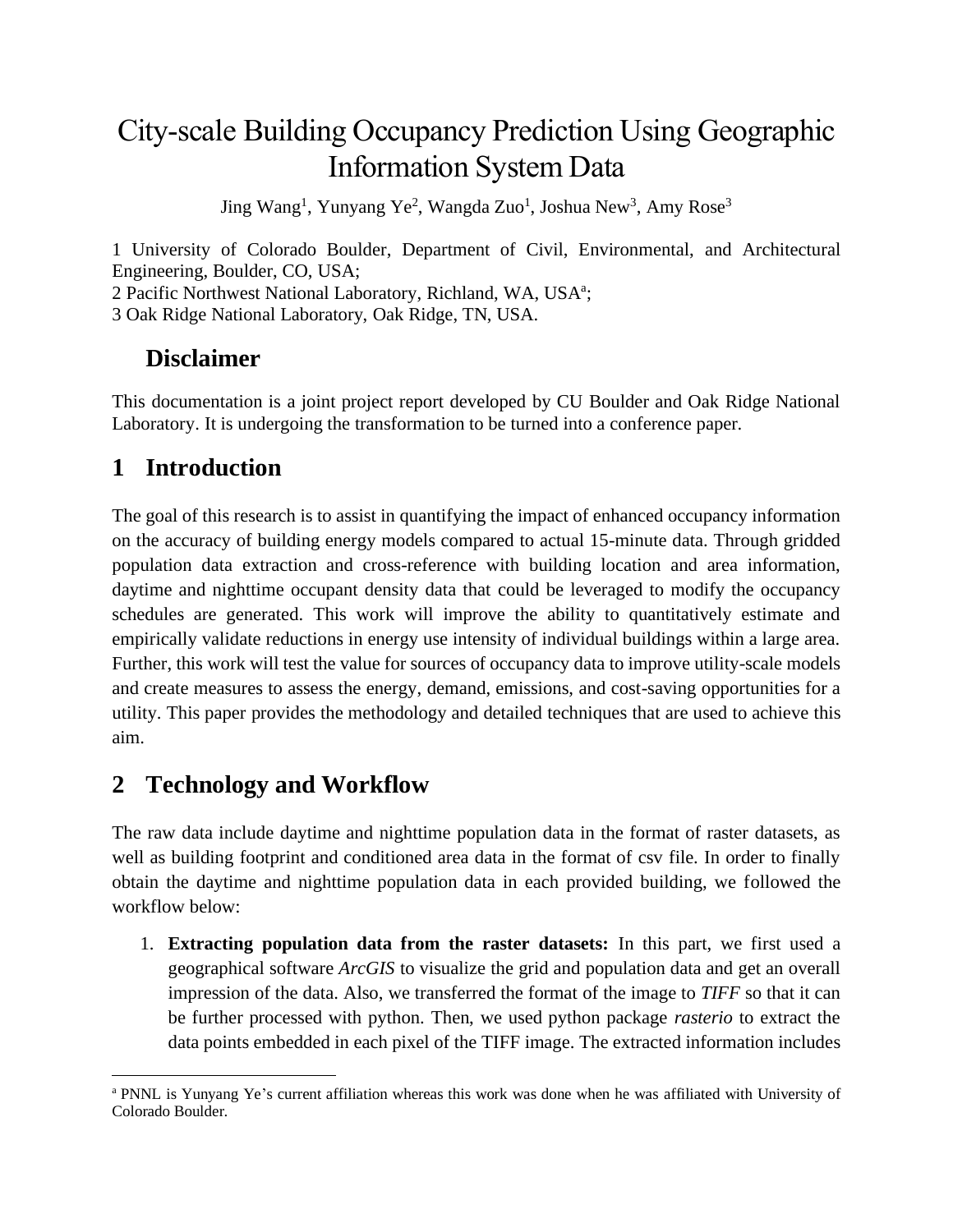longitude and latitude of each grid center and daytime/nighttime population in each grid cell.

- 2. **Cleaning population and building data:** Since the raw population data includes datapoints that have no population information (represented by number -32,768), in this part we deleted those datapoints to save unnecessary computing time. Further, in the original building data (EPB\_G2.csv), there exist repeated building records. Hence, we deleted the repeated records and reduced the building number from 178,355 to 120,372. This will also save extra computational time.
- 3. **Finding intersected area between each building and the grids:** In this part, we swept all buildings over every grid cell to find the intersected area using python package *shapely*. This helps distributing the building area into each cell that it has overlap with and thus prepares for the next step. As required by the package, we also converted the longitude and latitude of grid cells and building footprints into an x-y coordinate system. Due to the large amount of data, we used *parallel computing* and the *supercomputer* to conduct the computation.
- 4. **Distributing population data into each building:** Knowing the building area inside each grid cell, in this part, we distributed the population in each cell into the buildings inside it. The distribution is conducted based on the building conditioned floor area and the "people spend 87 percent of time indoor" principle. Besides the results of daytime/nighttime population, we also obtained the occupant density data by dividing the occupant number by total floor area.
- 5. **Building re-indexing and final results:** In this final part, we correlated our results with the originally provided building indices (178,355 buildings) so that the generated results can be directly leveraged by the user.



The following is a diagram summarizing our entire workflow.

*Figure 1 Diagram of the workflow*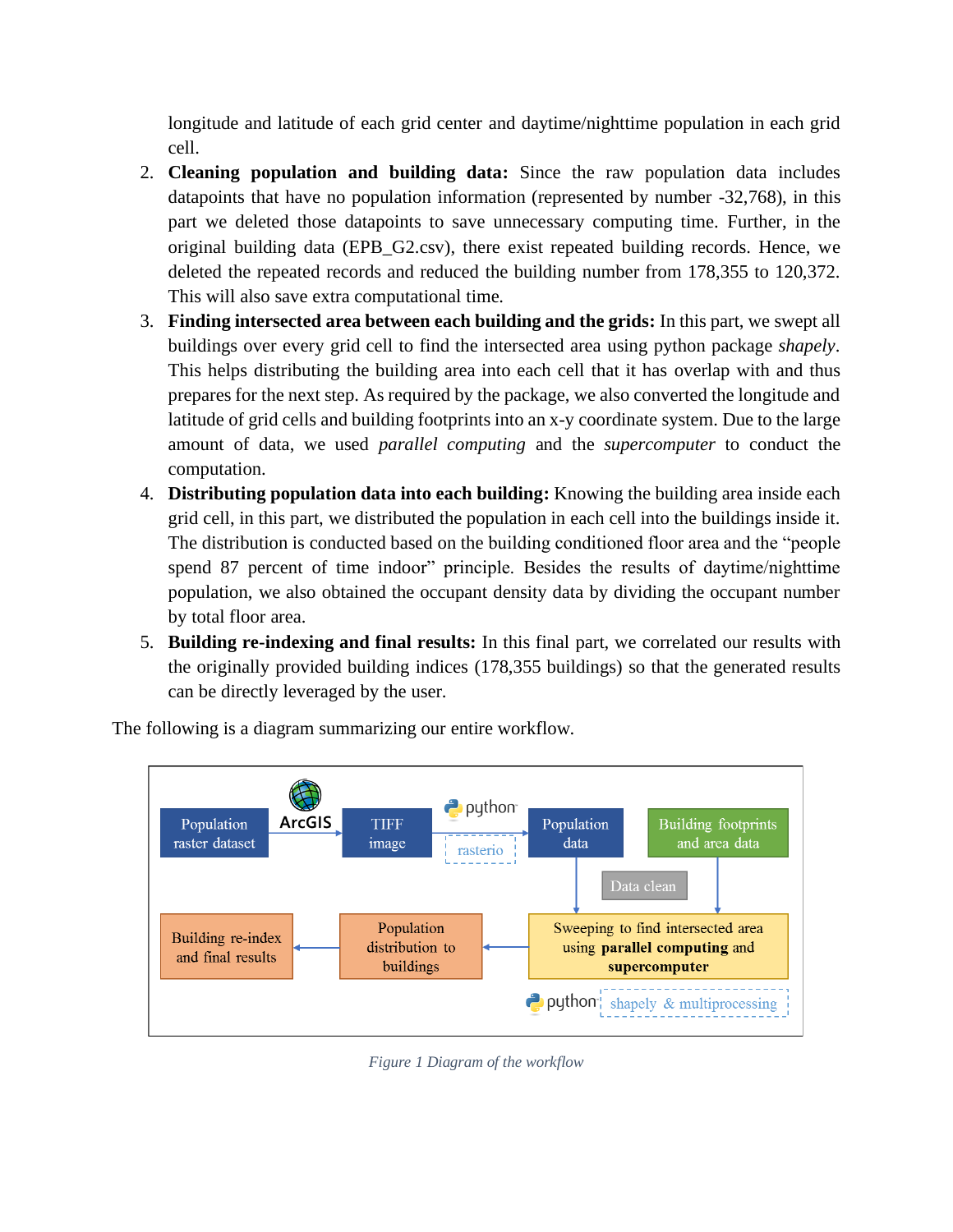## **3 Technical Details**

This section provides technical details in processing the population and building data to help better understand the code and use them. Key equations and explanations of the codes (e.g., inputs and outputs, sample of results) will be discussed. In the folder *Task0b\_submission*, five python code files are included:

> *1\_population.py 2\_clean\_data.py 3\_sweep.py 4\_distribution.py 5\_reindex.py*

Each code relates to one corresponding subsection below. All coding is in python 2.7 with comment explanations. They can be run in either Linux or Windows system given that the required python packages are installed. All intermediate result files are all put in the same folder.

### **3.1 Extract population data**

• **Visualization**

Using the software ArcGIS, we visualized the population raster datasets as follows.



*Figure 2 Day population dataset visualization Figure 3 Night population dataset visualization*

Each dataset consists of 725 columns and 717 rows[\(Figure 4\)](#page-3-0). In total, there are 725\*717=519,825 cells. Each cell has the size of 0.000833333x0.000833333 (longitude x latitude). Both of the raster datasets use the same global coordinate system: WGS\_1984.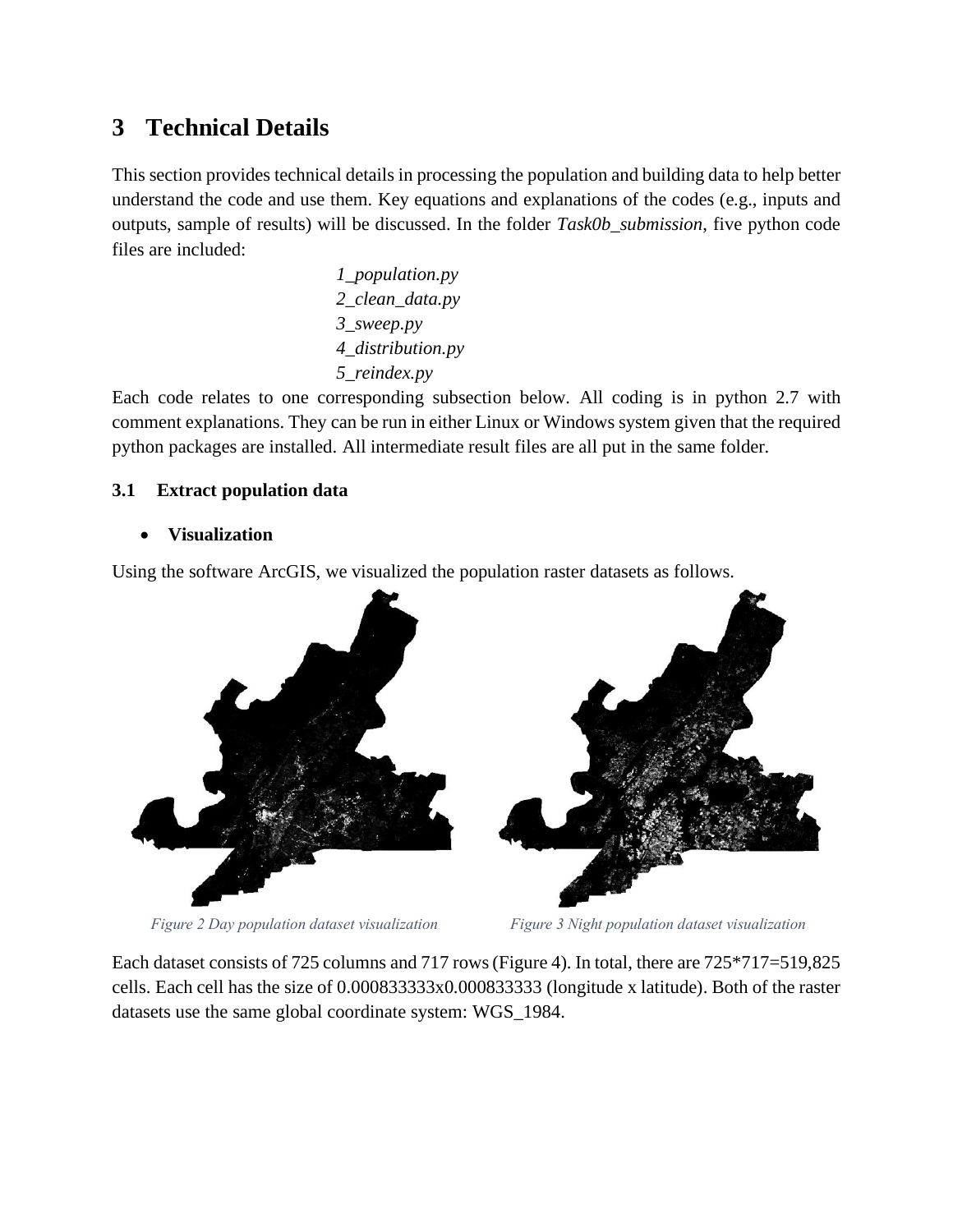| Property                         | Value                                                                                             |                 |
|----------------------------------|---------------------------------------------------------------------------------------------------|-----------------|
| <b>Raster Information</b><br>冃   |                                                                                                   | Ε               |
| <b>Columns and Rows</b>          | 725, 717                                                                                          |                 |
| Number of Bands                  | 1                                                                                                 |                 |
| Cell Size (X, Y)                 | 0.00083333333, 0.00083333333                                                                      |                 |
| <b>Uncompressed Size</b>         | 1.98 MB                                                                                           |                 |
| Format                           | <b>GRID</b>                                                                                       |                 |
| Source Type                      | Generic                                                                                           |                 |
| Pixel Type                       | signed integer                                                                                    |                 |
| Pixel Depth                      | 16 Bit                                                                                            |                 |
| Data Source                      |                                                                                                   |                 |
| Data Type:<br>Folder:<br>Raster: | <b>File System Raster</b><br>C:\Users\Jing Wang\Documents\ArcGIS\Data\Population\<br>Is2016 nt sa |                 |
|                                  |                                                                                                   |                 |
|                                  |                                                                                                   | Set Data Source |

*Figure 4 Raster dataset information*

#### <span id="page-3-0"></span>• **Cell size check**

To double check the grid cell size, we used Harversine formula<sup>b</sup>, which is a formula for calculating great-circle distance between two points on a sphere, to convert the grid size from longitude/latitude into meters (see code *check distance.py*). The results show that the grid size is 92.66  $*$  92.66 = 8585.88 m<sup>2</sup>, close to the provided number of "90 meters". The difference might be caused by the fact that Harversine formula is for spheres and the earth is a spheroid.

```
from math import cos, asin, sqrt
 import pandas as pd
 # implementation of the Harversine formula
 # calculates great-circle distance between two points on a sphere (not accounting for the Earth being a spheroid)
Edef distance(lat1, lon1, lat2, lon2):
     p = 0.017453292519943295# Pi/180a = 0.5 - cos((lat2 - lat1) * p)/2 + cos(lat1 * p) * cos(lat2 * p) * (1 - cos((lon2 - lon1) * p)) / 2return 12742 \times \text{asin}(\text{sqrt}(a)) \times 1000 \neq 2 \times R \times \text{asin...}df1=pd.read_csv('total.csv', index_col=0)
\Box for i in range (len(df1)):
     print(distance(df1['lat'][i],df1['lon'][i],df1['lat'][i+1],df1['lon'][i+1]))
```
*Figure 5 Code: check\_distance.py*

#### • **Information extraction**

To extract the information from the raster datasets, we first converted them into TIFF image files with ArcGIS (day.tif, night.tif). As the next step, we used the python package for dealing with raster datasets: rasterio<sup>c</sup>. The function rasterio.transform returns the *center coordinates* of a pixel at each row and column. The value embedded in each pixel represents the corresponding day/night population. Using the following code, we managed to record the longitude, latitude, daytime population and nighttime population of every grid cell. The results are exported in "total.csv".

<sup>&</sup>lt;sup>b</sup> [https://en.wikipedia.org/wiki/Haversine\\_formula](https://en.wikipedia.org/wiki/Haversine_formula)

<sup>c</sup> <https://geohackweek.github.io/raster/04-workingwithrasters/>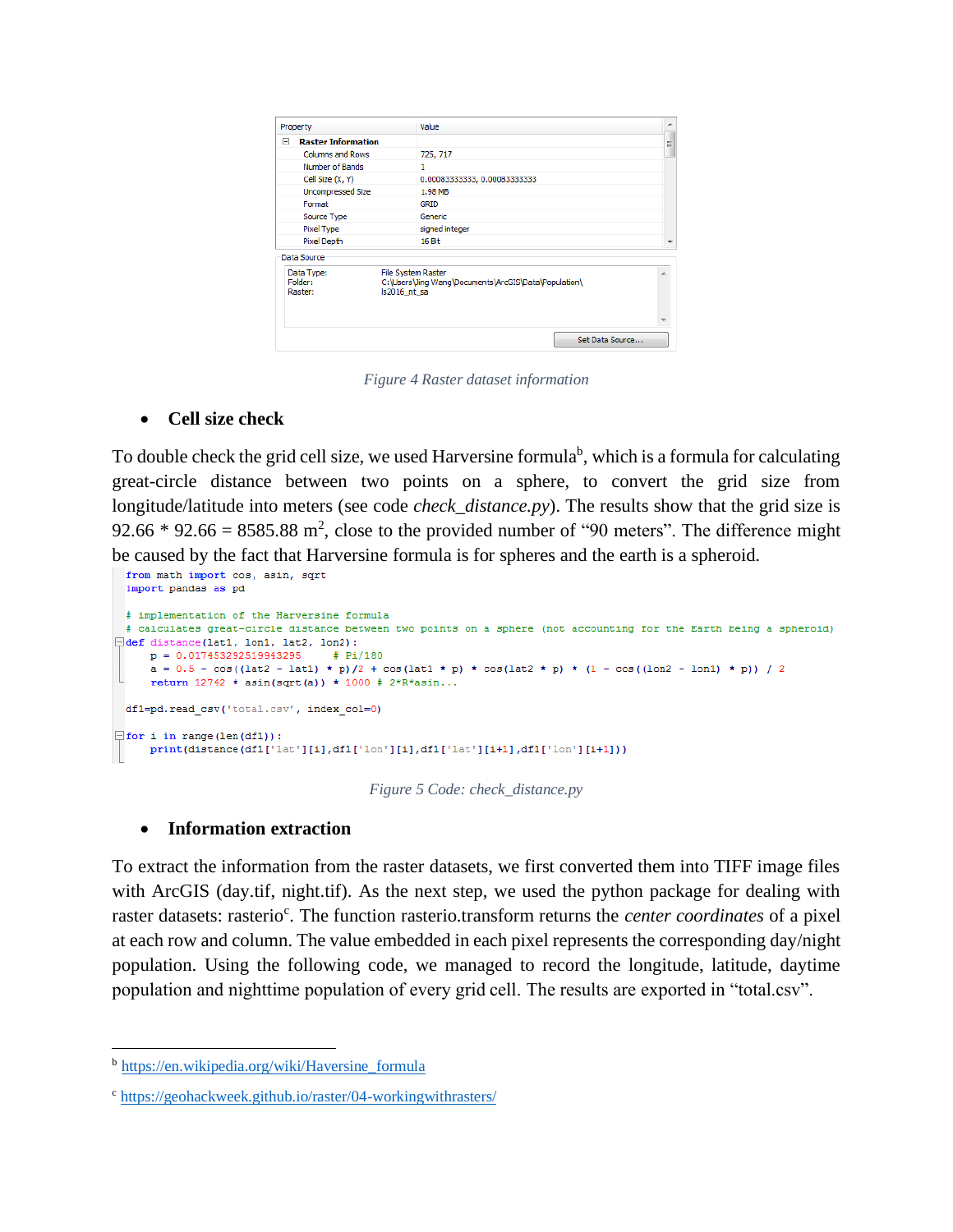```
# processing the data
lon = []#list of longitude
lat = [] # list of latitude
day pop = [] # list of daytime population
night pop = [] # list of nighttime population
for row in range(0.725):
    for col in range(0, 717):
        location = src1.transpose# (row, col)lon.append(location[0])
        lat.append(location[1])
        day_pop.append(array1[row,col])
        night_pop.append(array2[row,col])
        print(row,col)temp=pd.DataFrame()
temp['lon'l=lon
temp['lat']=lat
temp['day_pop']=day_pop
temp['night pop']=night pop
temp.to csv('total.csv')
```
*Figure 6 Code for extracting population data*

#### • **Sample results**

The population data is in the following format.

|    | lon                 | lat               |          | day pop night pop |
|----|---------------------|-------------------|----------|-------------------|
| 0  |                     | -85.5592 35.47083 | -32768   | $-32768$          |
|    | $-85.5592$          | 35.47             | -32768   | -32768            |
|    | 2 -85.5592 35.46917 |                   | $-32768$ | $-32768$          |
| 3. |                     | -85.5592 35.46833 | $-32768$ | $-32768$          |
| 4  | $-85.5592$          | 35.4675           | $-32768$ | -32768            |
| 5. |                     | -85.5592 35.46667 | $-32768$ | $-32768$          |
|    |                     |                   |          |                   |

*Figure 7 Sample results of population data*

#### <span id="page-4-0"></span>**3.2 Clean population and building data**

As shown in [Figure 7,](#page-4-0) some grid cells do not contain actual population data, which is represented by the number -32768. To save unnecessary computational time, we removed those cells and generated the cleaned population data file "population\_new.csv".

Similarly, in the original building data file "EPB\_G2.csv", there exist repeated building records (buildings with the same footprint as well as area). To save extra computational time, we also removed those repeated records and generated the new building data file "building new.csv". Also, we converted the area unit from sqft to sq.m in this part.

#### • **Sample results**

The cleaned population and building data are in the following format.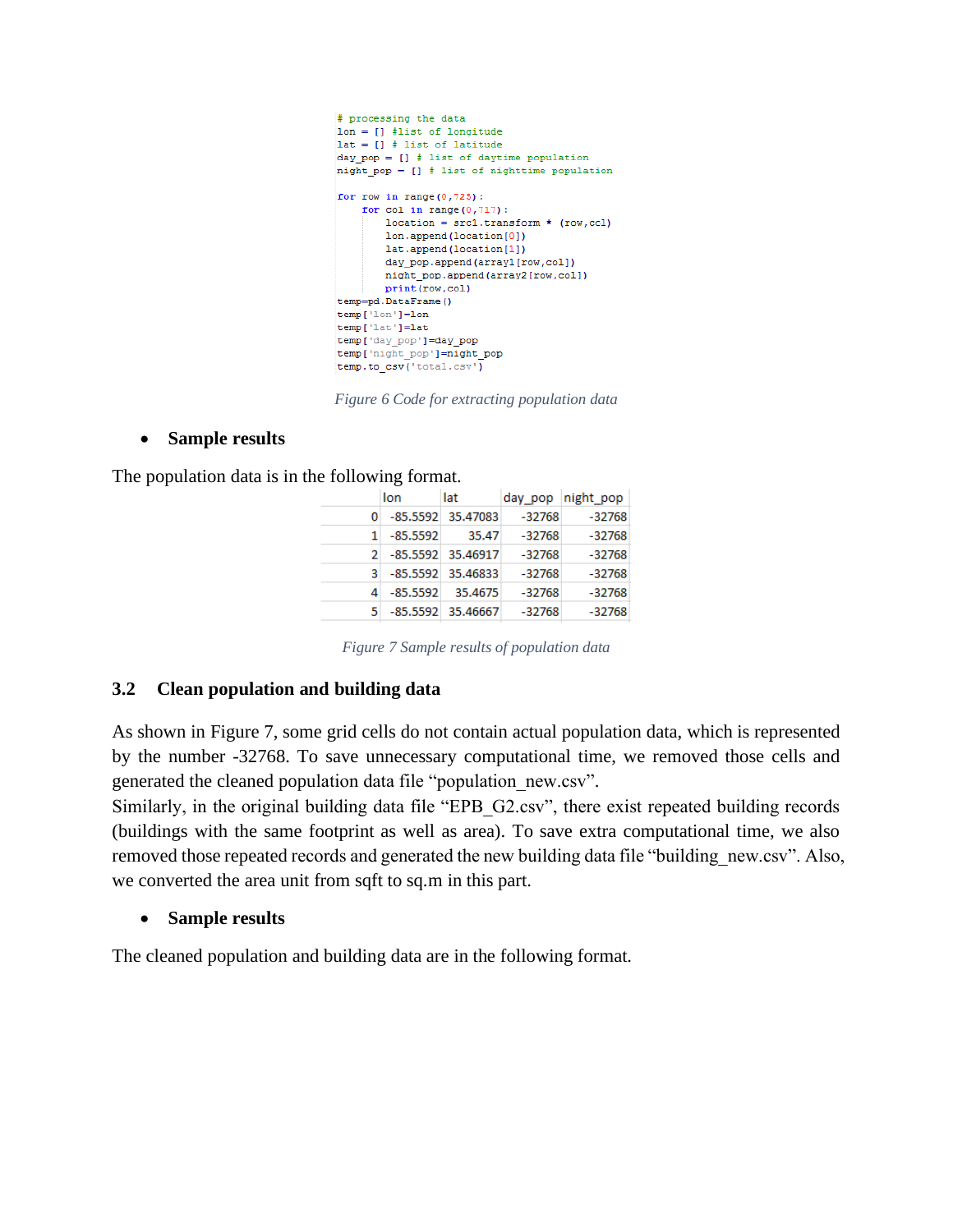|            | $-85.5592$ 35.015   | 0 | o |
|------------|---------------------|---|---|
|            | $-85.5592$ 35.01417 | 0 | 0 |
|            | $-85.5583$ 35.01583 | 0 | 0 |
| $-85.5583$ | 35.015              | 0 | 0 |
|            | $-85.5583$ 35.01417 | 0 | 0 |
|            | $-85.5583$ 35.01333 | 0 | 0 |
| $-85.5583$ | 35.0125             | 0 | 0 |
|            | $-85.5583$ 35.01167 | 0 | 0 |
|            | -85.5583 35.01083   | 0 | 0 |

| footprint                                       | area |
|-------------------------------------------------|------|
| 0 35.07876/-85.186735 35.078804/-85.18 1277.598 |      |
| 1 35.078733/-85.187749 35.078814/-85.1 225.8144 |      |
| 235.034369/-85.155029 35.034369/-85.1 218.6781  |      |
| 3 35.148437/-85.251216 35.148456/-85.2 39839.08 |      |
| 4 35.148437/-85.251216 35.148456/-85.2 19919.54 |      |
| 5 35.010815/-85.288927 35.010905/-85.2 227.8553 |      |
| 6 35.005796/-85.216401 35.00546/-85.21 1700.152 |      |
| 735.009975/-85.293461 35.009988/-85.2 120.1164  |      |

*Figure 8 Sample results of cleaned population data Figure 9 Sample results of cleaned building data*

#### **3.3 Find intersected area**

This part deals with finding the intersected area of each building with each grid. We first converted latitude and longitude of each vertex into the same x-y coordinate system and then used python shapely.geomatry package to determine the intersected areas. Due to the high computational demand, we used parallel computing on a supercomputer to conduct the computation process. The results of this part are saved in the "gridcell.csv" file.

#### • **Convert to x-y coordinate system**

As required by the shapely package, the coordinates of building footprints and each grid cell should be in the same two-dimensional coordinate system. Hence, we pointed the lower left corner of all the grids as the origin of the x-y coordinate system and then projected all other points into this system. The code is shown below.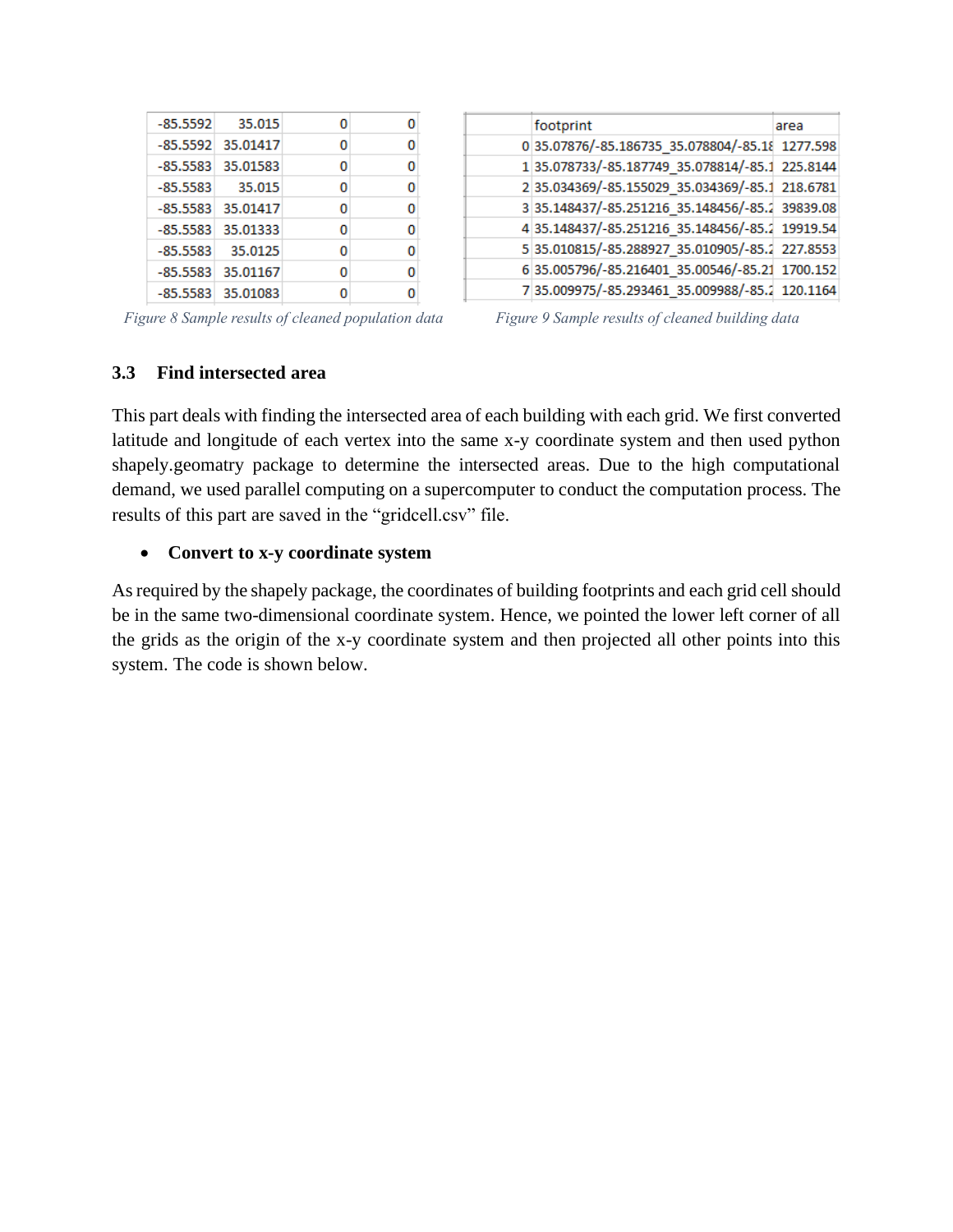```
# convert grids and footprints lon/lat into x/y, the lower left corner is the origin of the coordinate system
## read the cleaned population data
population=[]
with open ('population new.csv','r') as csvfile:
   csvreader = csv.reader(csvfile)
    for row in csvreader:
        population.append(map(float,row))
## get the lon/lat of the lower left corner
lon0=min(column(population, 0))
lat0=min(column(population, 1))
\text{print}(\min\left(\text{column}(\text{population}, \ 0)\right), \ \min\left(\text{column}(\text{population}, \ 1)\right))## read the cleaned footprint data
footprint=[]with open('building new.csv') as csvfile:
   c<sub>svreader</sub> = <math>c<sub>sv.reader</sub>(c<sub>svfile</sub>)</math>csvreader.next() # optional
    for row in csyreader:
        a=row[1]b = [ ]for z in a.replace ('/','_').split('_'):
           b.append(float(z))
        footprint.append(b)
## calculate the x, y coordinates of all footprint vertices (unit: meter)
x_footprint=[]
y_footprint=[]
x_rowlist=[]
y rowlist=[]
for i in range (len (footprint)):
    for j in range (len (footprint[i])):
        if j\frac{1}{2}=-0:
            y_rowlist.append(distance(lon0, lat0, lon0, footprint[i][j]))
        else:
            x rowlist.append(distance(lon0, lat0, footprint[i][j], lat0))
    x footprint.append(x rowlist)
    y_footprint.append(y_rowlist)
    x_rowlist=[]y_rowlist=[]
```
*Figure 10 Code of converting latitude and longitude into x-y coordinate system*

#### • **Use shapely to find intersections**

After the conversion, we used shapely.geometry package to find the intersections. First, we create Polygon 1 with the building footprints. Then, Polygon 2 is generated based on the coordinates of the four corners of each grid cell. The intersects function determines if the two polygons have intersections and if so, the index of the intersected grid cell will be recorded in a list, as well as the corresponding intersected area.

The code for finding intersections is shown below.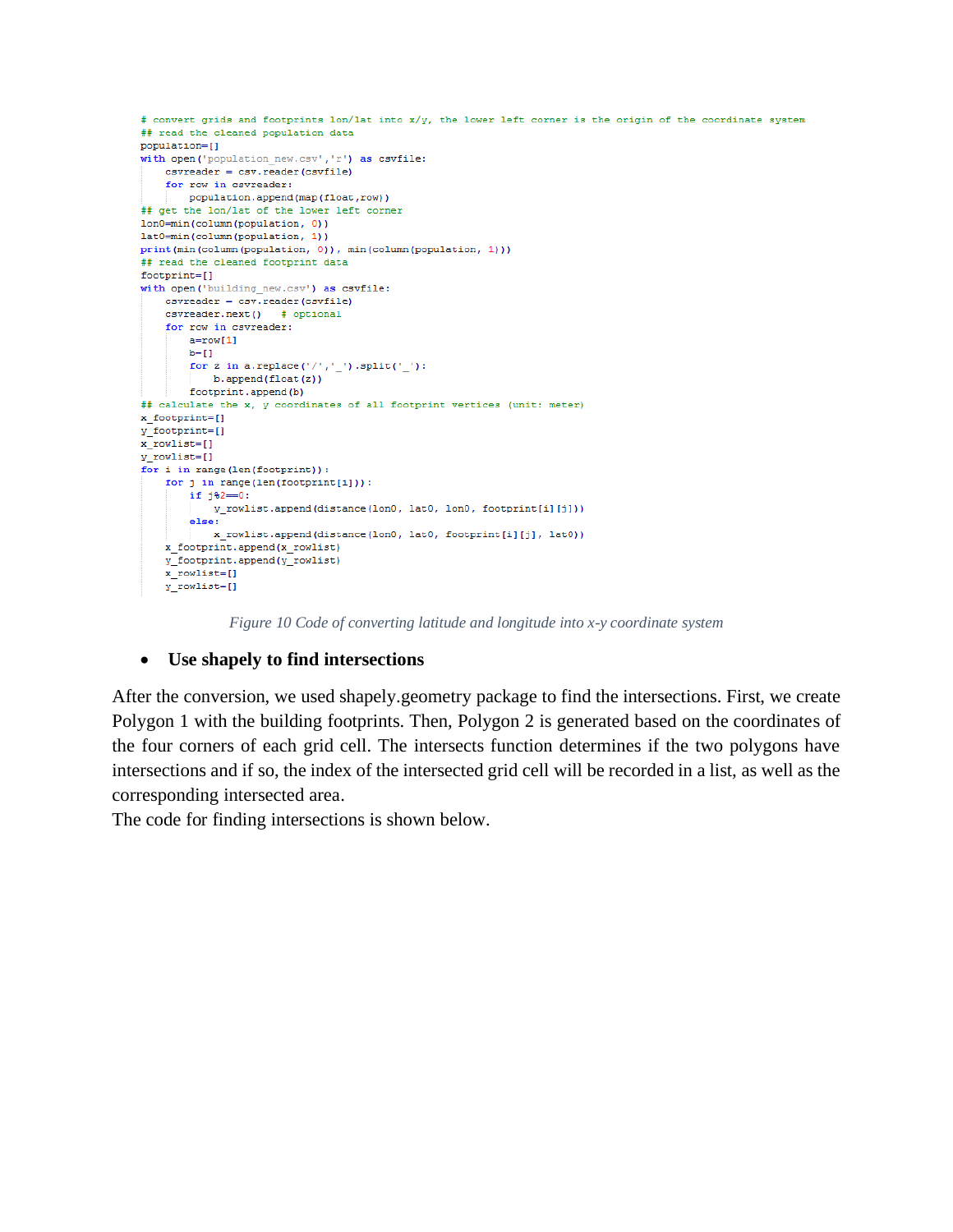

*Figure 11 Code of finding intersected grid cells and area*

#### • **Multiprocessing on supercomputer**

The 120,372 buildings need to sweep the 220,637 grid cells and it takes approximately 50 days to run the simulation with a normal workstation without multiprocessing. Hence, we used multiprocessing and separated the simulation into 12 jobs to run on CU Boulder's RMACC Summit Supercomputer<sup>d</sup>. It took less than 10 hours to finish the computation. The code for multiprocessing is shown below.

<sup>d</sup> https://www.colorado.edu/rc/resources/summit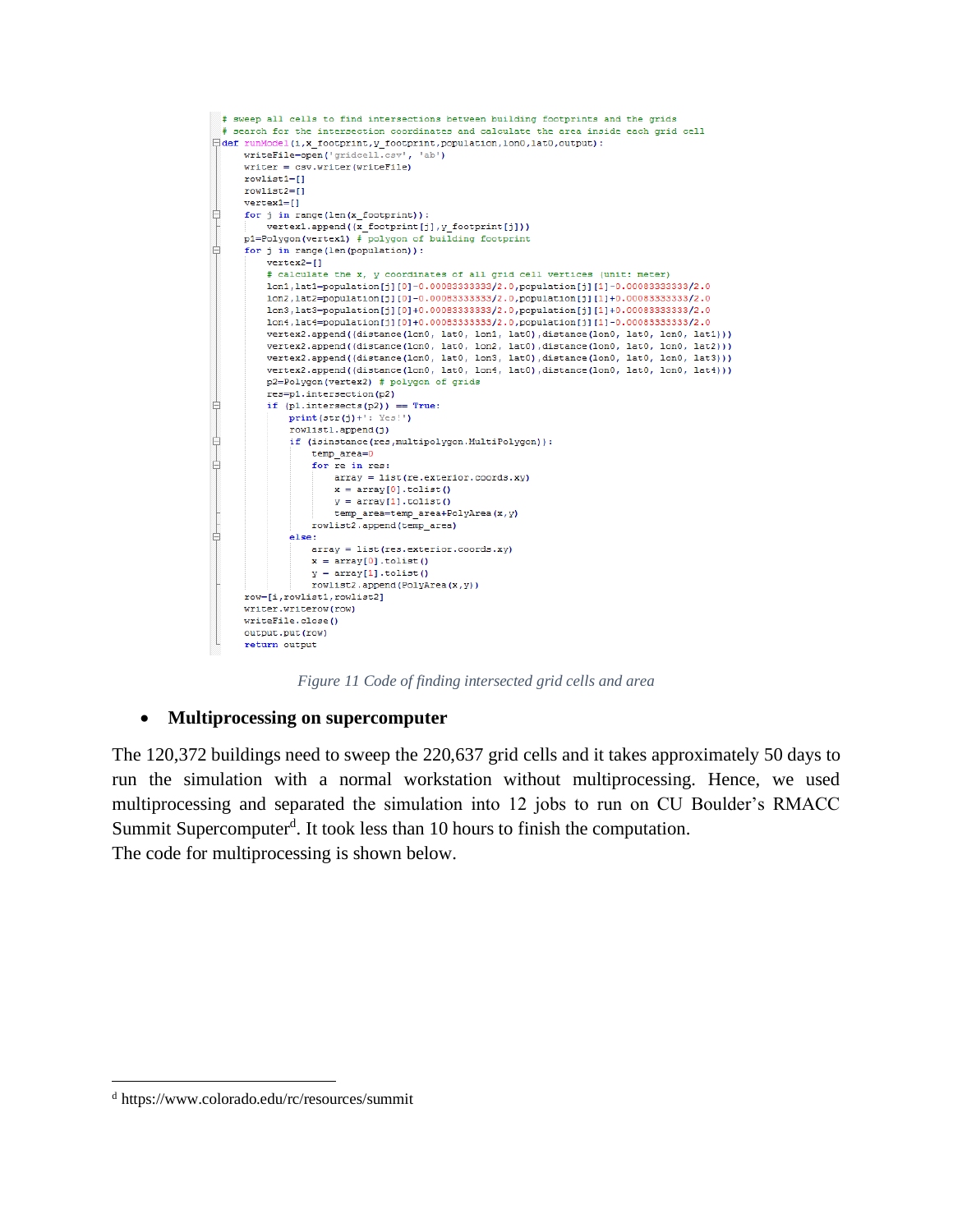```
.<br>## record the start time
start = time.time()
## multi-processing
output = mp.Queue()processes = [mp. Process (target=runModel, args=(i,x_footprint[i],y_footprint[i], population, lon0, lat0, output)) for i in range (len(x_footprint))]
## count the number of cpu
cpu = mp.cpu\_count() #record the results including inputs and outputs
print cpu
model results = [1]run_times = math.float(len(processes)/cpu)if run_time > 0:
    for i in range (int (run times)):
       for p in processes [i*int (cpu) : (i+1) *int (cpu)] :
            p.start()
        print(1)for p in processes [i*int (cpu) : (i+1) *int (cpu) ] :
           p.join()
        #get the outputs
        temp = [output.get() for p in processes[i*int(cpu):(i+1)*int(cpu)]for x in temp:
          model_results.append(x)
print(2)for p in processes [int (run_times) *int (cpu) : len (processes) ] :
   p.start()print(3)for p in processes [int (run_times) *int (cpu) : len (processes) ] :
   p.join()
print(4)## get the outputs
temp = [output.get() for p in processes[int(run_times)*int(cpu):len(processes)]]
for x in temp:
   model_results.append(x)
## record the end time
end = time.time()return model_results, end-start
```
*Figure 12 Code of multiprocessing*

#### • **Sample results**

The generated results are in the following format. The first column shows the building index. The second column shows the grid cell indices that have intersections with this building. The third column shows the distributed building area in each of the intersected area.

|  |                                | 0 [130449, 130450, 130903, 130904] [63.76295232772827, 338.6571252346039, 107.19553661346436, 771.1611108779907]         |
|--|--------------------------------|--------------------------------------------------------------------------------------------------------------------------|
|  |                                | 1 [129994, 129995, 130449, 130450] [51.701316833496094, 38.66186189651489, 22.14273762702942, 113.87061882019043]        |
|  | 2 [147962]                     | [109.55172681808472]                                                                                                     |
|  |                                | 3 [93932, 93933, 93934, 94363, 94364 [132.76432752609253, 2633.3255207538605, 4634.679136276245, 1671.5942468643188,     |
|  |                                | 4 [93932, 93933, 93934, 94363, 94364 [132, 76432752609253, 2633, 3255207538605, 4634, 679136276245, 1671, 5942468643188, |
|  | 5 [75749]                      | [114.11651074886322]                                                                                                     |
|  | 6 [114272, 114759]             | [416.93603253364563, 434.49438762664795]                                                                                 |
|  | 7 [73784]                      | [120.31430947780609]                                                                                                     |
|  | 8 [73784]                      | [120.31430947780609]                                                                                                     |
|  | 9 [67344, 67345, 67744, 67745] | [173.35358428955078, 432.2187428474426, 137.39282727241516, 679.3933386802673]                                           |

*Figure 13 Sample results of "gridcell.csv"*

#### **3.4 Distribute population to buildings**

Based on the intersected grid cells found in the last step, this part deals with proportioning population into each building according to the total floor area. As shown in [Figure 14,](#page-9-0) the whole procedure consists of three steps: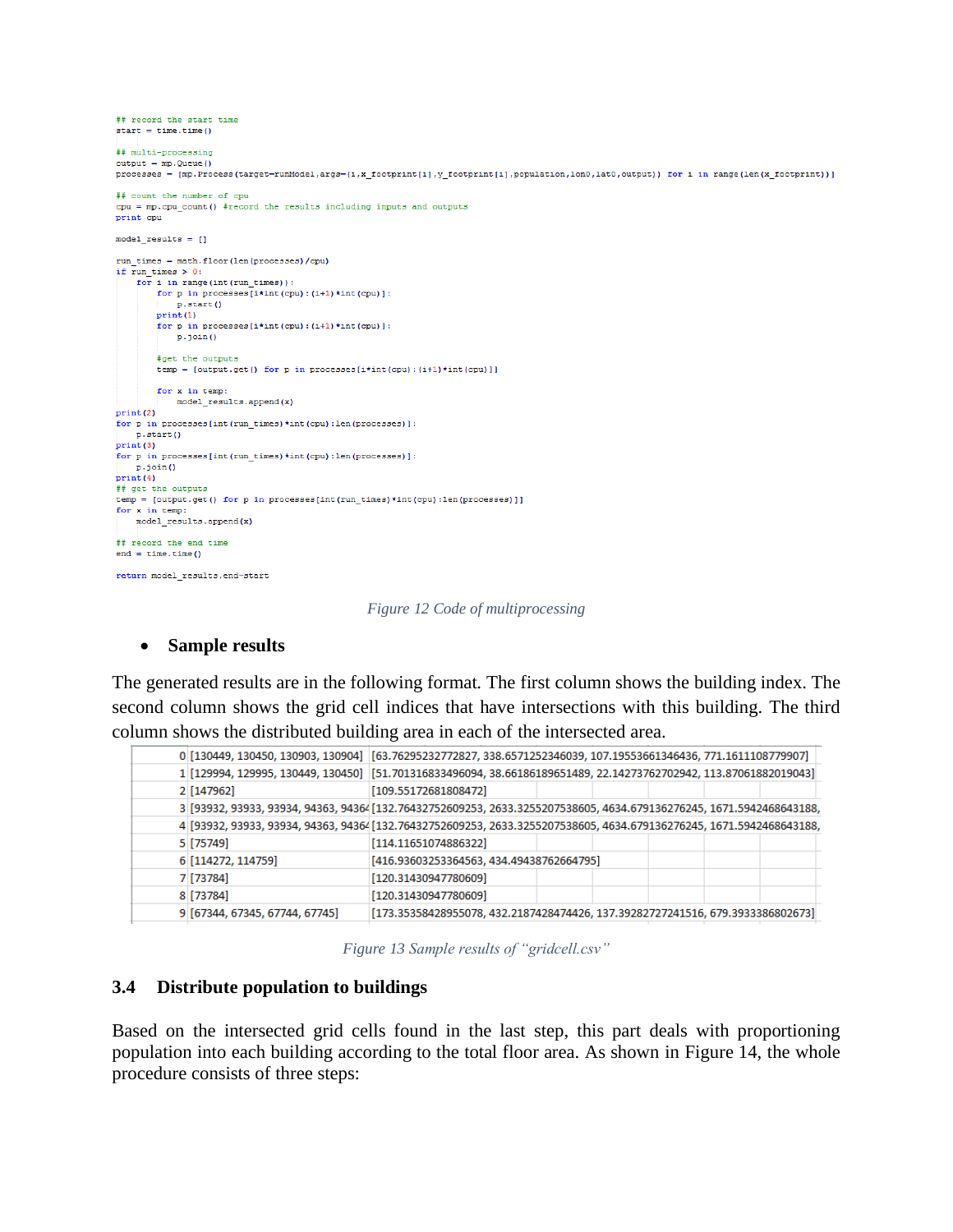- 1. Assign buildings to its intersected grids based on building footprint and distribute building area into each grid (refer to Section 3.3). It is to note that, the total area calculated based on footprint does not equal to the floor area given by ORNL as floor number is not considered. Hence, we scaled the area and distributed the actual total floor area based on the area distribution coefficients in each grid.
- 2. Proportion daytime/nighttime population to each building inside each grid according to floor area. We adopted the number that "people spend 87% of their time in buildings". The equation used to proportion the population is as follows. Take Bldg 1 in Grid 1 in [Figure](#page-9-0)  [14](#page-9-0) as an example. Assume only Bldg 1 and Bldg 2 have intersections with Grid 1.

People number in Bldg  $1 = \frac{\text{Total people in Grid 1 * 0.87}}{\sum_{i=1}^{3} \sum_{i=1}^{n} \frac{1}{\sum_{i=1}^{n} \frac{1}{\sum_{i=1}^{n} \frac{1}{\sum_{i=1}^{n} \frac{1}{\sum_{i=1}^{n} \frac{1}{\sum_{i=1}^{n} \frac{1}{\sum_{i=1}^{n} \frac{1}{\sum_{i=1}^{n} \frac{1}{\sum_{i=1}^{n} \frac{1}{\sum_{i=1}^{n} \frac{1}{\sum_{i=1}^{n} \frac{1}{\sum_{$  $\sum_{i=1}^2$ Floor area of Bldg i in Grid  $1$ ∗ Floor area of Bldg 1 in Grid 1

3. Add up the total population of each building inside its intersected grid cells. We also calculated the building people density by dividing the population by the total floor area.



*Figure 14 Diagram of the procedure to distribute population to buildings*

<span id="page-9-0"></span>The results of this part are put in the file "final.csv". The unit of population density is people/sq.m.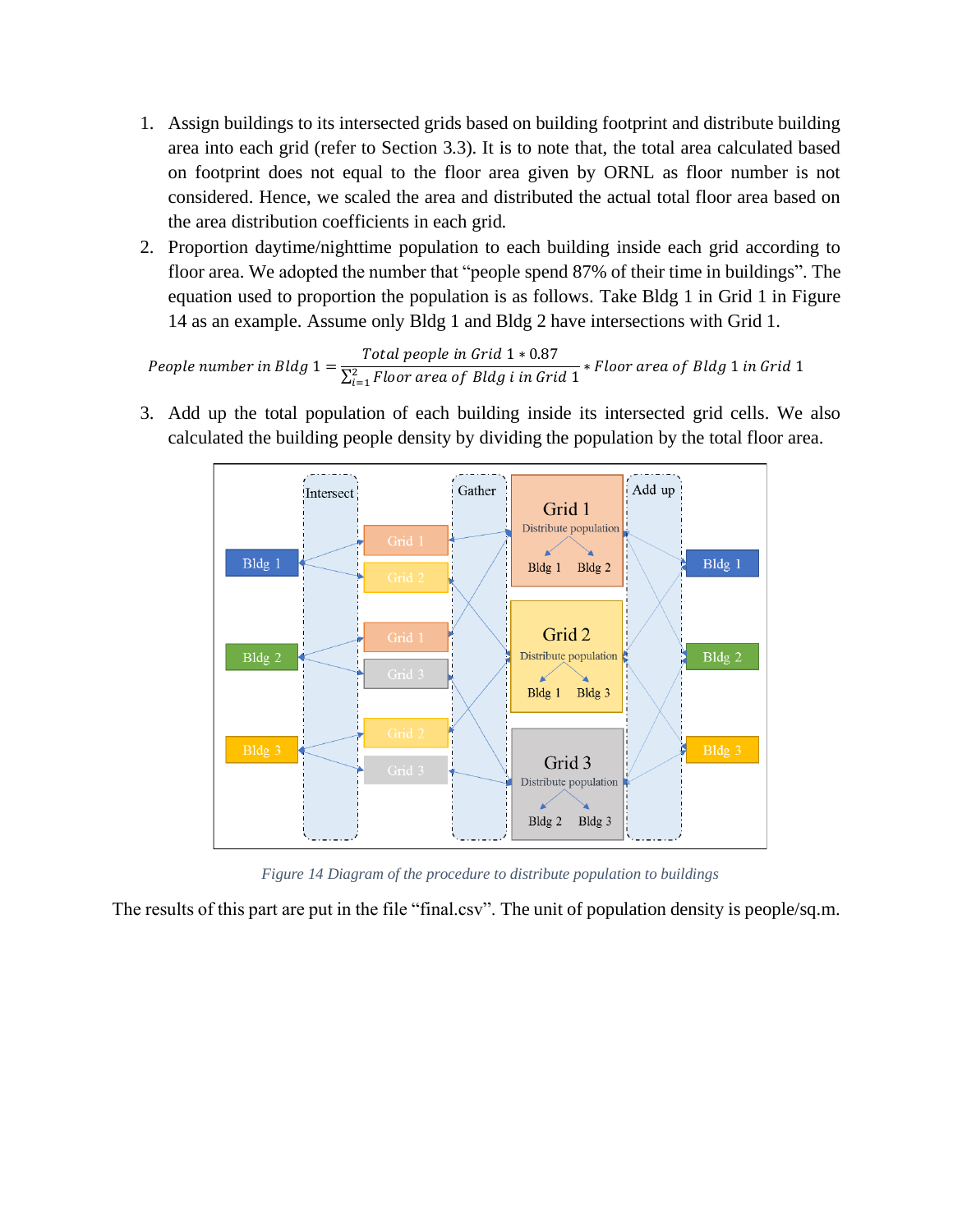|    | day pop  |       |            | night pop day density night density |
|----|----------|-------|------------|-------------------------------------|
| 0  | 111.8553 | 0     | 0.0875513  | o                                   |
| 1  | 22.99466 | 17.4  | 0.10182993 | 0.077054437                         |
| 2  | 1.74     | 0     | 0.0079569  | o                                   |
| 3  | 183.86   | o     | 0.00461507 | o                                   |
| 4  | 91.93    | o     | 0.00461507 | 0                                   |
| 5  | 1.74     | 0     | 0.00763643 | o                                   |
| 6  | 12.18    | 4.35  | 0.00716407 | 0.002558595                         |
| 7  | 24.07    | o     | 0.20038891 | 0                                   |
| 8  | 48.14    | o     | 0.20038891 | o                                   |
| 9  | 33.06    | 21.75 | 0.01165261 | 0.007666192                         |
| 10 | 31.32    | o     | 0.00520549 | 0                                   |
| 11 | 134.85   | o     | 0.81867275 | n                                   |
| 12 | 1.74     | 6.96  | 0.01285216 | 0.051408643                         |
| 13 | 5.22     | 16.53 | 0.04460853 | 0.141260332                         |
| 14 | 2.61     | 8.7   | 0.00957856 | 0.031928545                         |
| 15 | 2.61     | 8.7   | 0.01863945 | 0.062131503                         |
|    |          |       |            |                                     |

*Figure 15 Sample results of "final.csv"*

#### **3.5 Building re-index and final results**

As we cleaned repeated building records in Section 3.2, in order to make the final results match the original building indices in "EPB\_G2" file, we re-indexed the buildings in "final.csv". The reindexed building data is saved in "reindex.csv" and has the following format.

|  |            |  | cent lat cent lon footprint area[sq m] day pop night pop       |  |             | day_density[people/sqm]  night_density[people/sqm] |
|--|------------|--|----------------------------------------------------------------|--|-------------|----------------------------------------------------|
|  | 0 35.07866 |  | -85.187 35.07876/ 1277.597632 38.46407                         |  | 0.030106561 | 0                                                  |
|  |            |  | 1 35.07872 -85.1879 35.078733 225.8143802 8.568597 0.598934147 |  | 0.03794531  | 0.00265233                                         |
|  | 2 35.03442 |  | -85.155 35.034369 218.6780842 0.454484                         |  | 0.002078325 | o                                                  |
|  | 3 35.03442 |  | -85.155 35.034369 218.6780842 0.454484                         |  | 0.002078325 | o                                                  |
|  | 4 35.03442 |  | -85.155 35.034369 218.6780842 0.454484                         |  | 0.002078325 | o                                                  |
|  | 5 35,14712 |  | -85.252 35.148437 39839.07622 178.6122                         |  | 0.004483342 | o                                                  |
|  | 6 35.14712 |  | -85.252 35.148437 39839.07622 178.6122                         |  | 0.004483342 | 0                                                  |
|  |            |  |                                                                |  |             |                                                    |

*Figure 16 Sample results of "reindex.csv"*

### **4 Conclusion**

In this report, the methodology and detailed techniques of conducting Virtual EPB Task 0b: Enhanced Occupancy are introduced. The final deliverables of this task include 5 main codes, 1 assistive code, 3 input files, 7 output csv files, 1 technical report, and 1 README file. The detailed descriptions of the above files are available in the README file.

The final results are presented in a csv file ("reindex.csv") and include the daytime/nighttime occupant number, as well as occupant density of every provided building in the utility area. With the generated results of this task, readers should be able to further input these data into their building models and conduct quantitative analysis on the impact of occupancy-enhanced schedules on building energy simulation results.